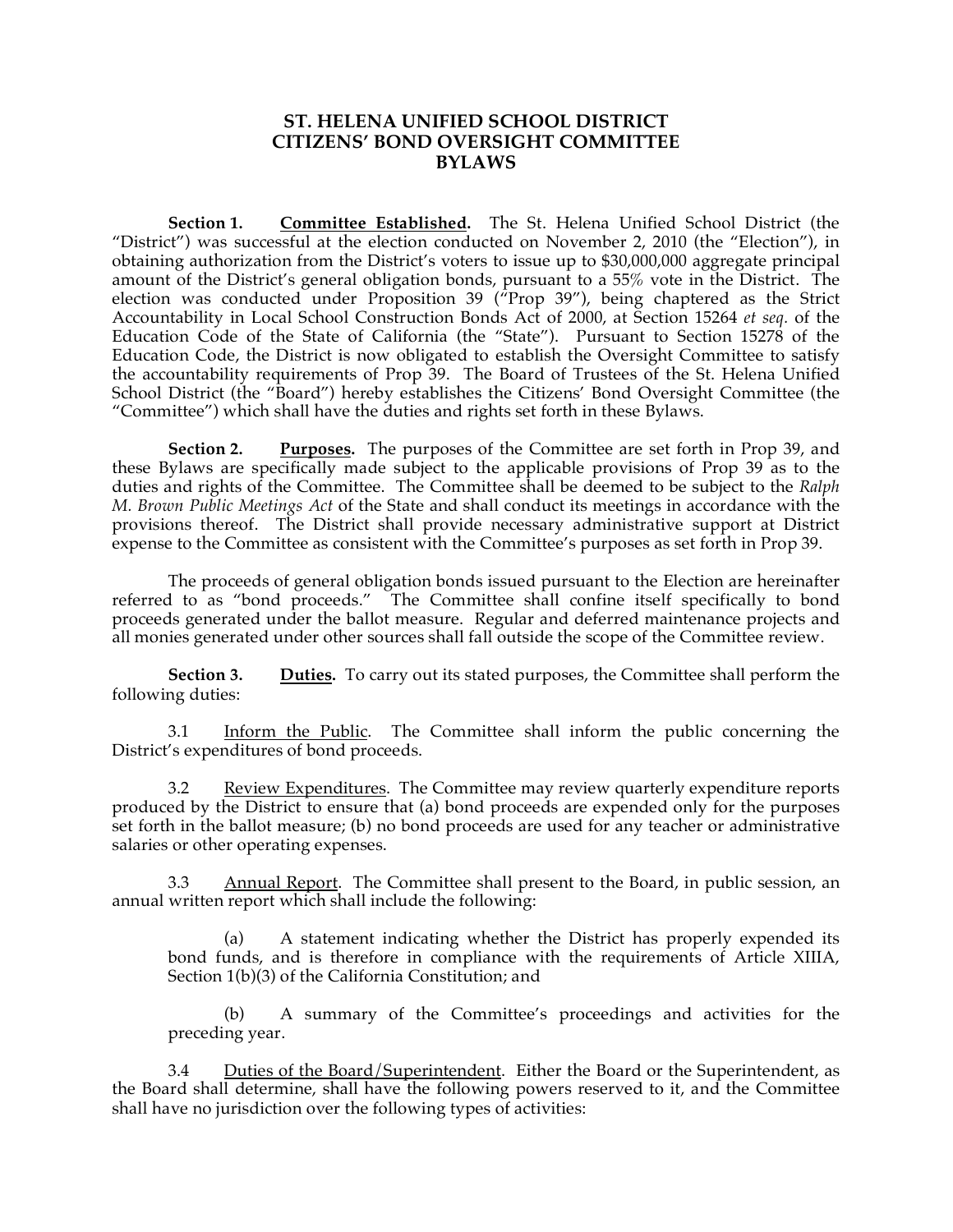- (i) Approval of construction contracts,
- (ii) Approval of construction change orders,
- (iii) Appropriation of construction funds,
- (iv) Handling of all legal matters,
- (v) Approval of construction plans and schedules,
- (vi) Approval of Deferred Maintenance Plan, and
- (vii) Approval of the sale of bonds.

3.5 Voter-Approved Projects Only. In recognition of the fact that the Committee is charged with overseeing the expenditure of bond proceeds, the District has not charged the Committee with responsibility for:

(a) Projects financed through the State, developer fees, redevelopment tax increment, certificates of participation, lease/revenue bonds, the general fund or the sale of surplus property, shall be outside the authority of the Committee.

The establishment of priorities and order of construction for the bond projects shall be made by the Board in its sole discretion.

(c) The selection of architects, engineers, soil engineers, construction managers, project managers, CEQA consultants and such other professional service firms as are required to complete the project based on District criteria established by the Board in its sole discretion.

(d) The approval of the design for each project, including exterior materials, paint color, interior finishes, site plan and construction methods (modular vs. permanent) shall be made by the Board, in its sole discretion. The Board shall report to the Committee on any cost saving techniques considered or adopted by the Board.

(e) The selection of independent audit firm(s), performance audit consultants and such other consultants as are necessary to support the activities of the Committee.

(f) The approval of an annual budget for the Committee that is sufficient to carry activities set forth in Prop 39 and included herein.

(g) The adoption of a plan for publicizing the activities of the Committee and the determination as to whether a mailer, a newspaper notice or website materials would best suit the distribution of the Committee's findings and recommendations.

(h) The amendment or modification of the Bylaws for the Committee as provided herein, subject to the legal requirements of Prop 39.

(i) The appointment or reappointment of qualified applicants to serve on the Committee, subject to legal limitations, and based on criteria adopted in the Board's sole discretion as part of carrying out its functions under Prop 39.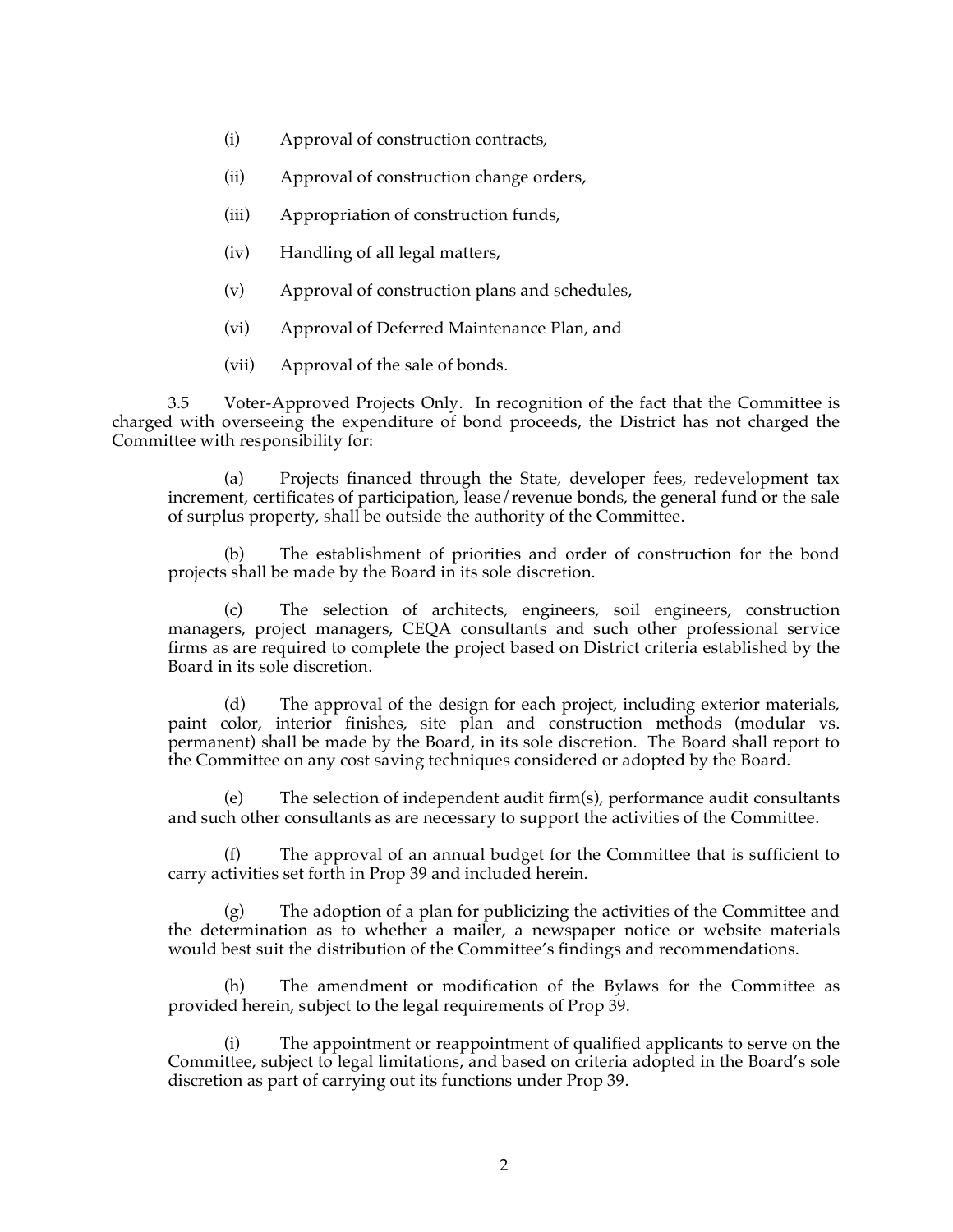#### **Section 4. Authorized Activities.**

4.1 In order to perform the duties set forth in Sections 3.1, 3.2 and 3.3, the Committee may engage in the following authorized activities:

(a) Receive and review copies of the District's annual independent performance audit and annual independent financial audit, required by Article XIIA of the California Constitution.

(b) Inspect school facilities and grounds for which bond proceeds have been or will be expended, in accordance with any access procedure established by the District's Superintendent.

(c) Review copies of deferred maintenance proposal or plans developed by the District.

(d) Review efforts by the District to maximize bond proceeds by implementing various cost-saving measures, as provided in Education Code Section  $15278(c)(5)$ .

#### **Section 5. Membership.**

5.1 Number. The Committee shall consist of a minimum of seven (7) members appointed by the Governing Board from a list of candidates submitting written applications, and based on criteria established by Prop 39, to wit:

- One (1) member active in a business organization representing the business community located in the District.
- One (1) member active in a senior citizen's organization.
- One (1) member active in a bona-fide taxpayers association.
- One (1) member shall be a parent or guardian of a child enrolled in the District.
- One (1) member shall be both a parent or guardian of a child enrolled in the district and active in a parent-teacher organization or school site council.
- Two (2) members of the community at-large appointed by the Board.
- 5.2 Qualification Standards.

To be a qualified person, he or she must be at least 18 years of age and reside within the State, in accordance with Government Code Section 1020.

(b) The Committee may not include any employee, official of the District or any vendor, contractor or consultant of the District.

5.3 Ethics: Conflicts of Interest. By accepting appointment to the Committee, each member agrees to comply with the Committee Ethics Policy attached as "Attachment A" to these Bylaws.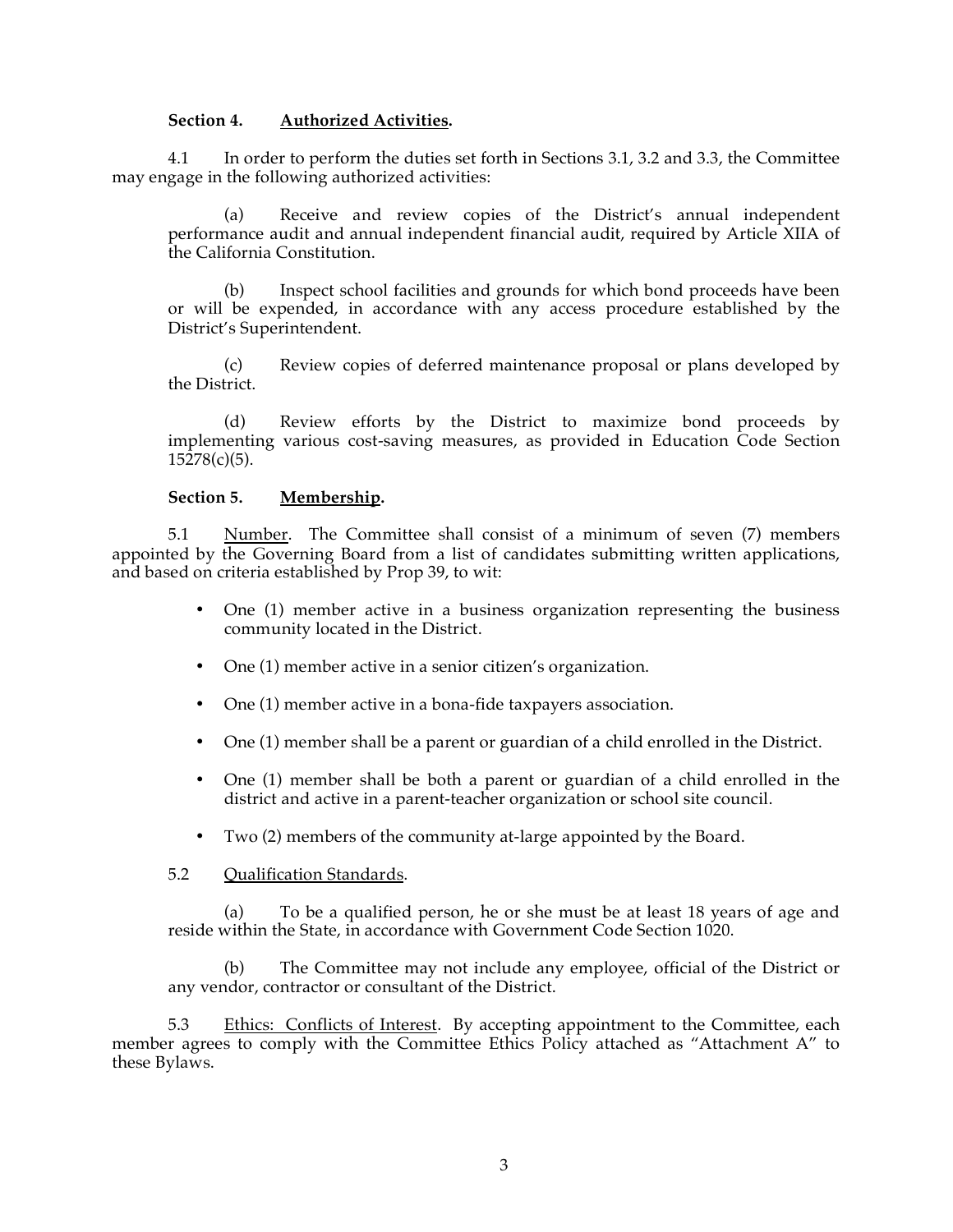5.4 Term. (a) Except as otherwise provided herein, each member shall serve a term of two (2) years. No member may serve more than two (2) consecutive terms.

(b) Upon the expiration of the first two year term of each member appointed to the Commission, the Board or the Superintendent shall select those members who shall serve subsequent one (1) year terms, and those members who shall serve for subsequent two (2) year terms, such that in the Commission's third year, approximately half of the Commission members will be serving a one year term, and half serving a two year term.

5.5 Appointment. Members of the Committee shall be appointed by the Board through the following process: (a) appropriate local groups will be solicited for applications; (b) the Superintendent or his designee will review the applications; (c) the Superintendent or his designee will make recommendations to the Board.

5.6 Removal; Vacancy. The Board may remove any Committee member for any reason, including failure to attend two (2) consecutive Committee meetings without reasonable excuse or for failure to comply with the Committee Ethics Policy. Upon a member's removal, his or her seat shall be declared vacant. The Board, in accordance with the established appointment process, shall fill any vacancies on the Committee.

5.7 Compensation. The Committee members shall not be compensated for their services.

5.8 Authority of Members. (a) Committee members shall not have the authority to direct staff of the District. (b) Individual members of the Committee retain the right to address the Board as an individual.

## **Section 6. Meetings of the Committee.**

6.1 Regular Meetings. The Committee is required to meet at least once a year including an annual organizational meeting to be held in the District's offices, located at 465 Main Street in St. Helena.

6.2 Location. All meetings shall be held within the District.

6.3 Meeting Procedures. All meetings shall be open to the public in accordance with the *Ralph M. Brown Act*, Government Code Section 54950 *et seq.* Meetings shall be conducted by the Chair, and in the absence of the Chair, the Vice-Chair, and according to such additional procedural rules as the Committee may adopt. In the absence of the Chair and Vice-Chair, so long as a quorum is present, the members may elect a temporary Chair to conduct the meeting. A majority of the number of Committee members shall constitute a quorum for the transaction of any business except adjournment; provided that a quorum shall never consist of fewer than four members.

## **Section 7. District Support.**

7.1 The District shall provide to the Committee necessary technical and administrative assistance as follows:

(a) preparation of and posting of public notices as required by the *Ralph M. Brown Act*, ensuring that all notices to the public are provided in the same manner as notices regarding meetings of the District Board;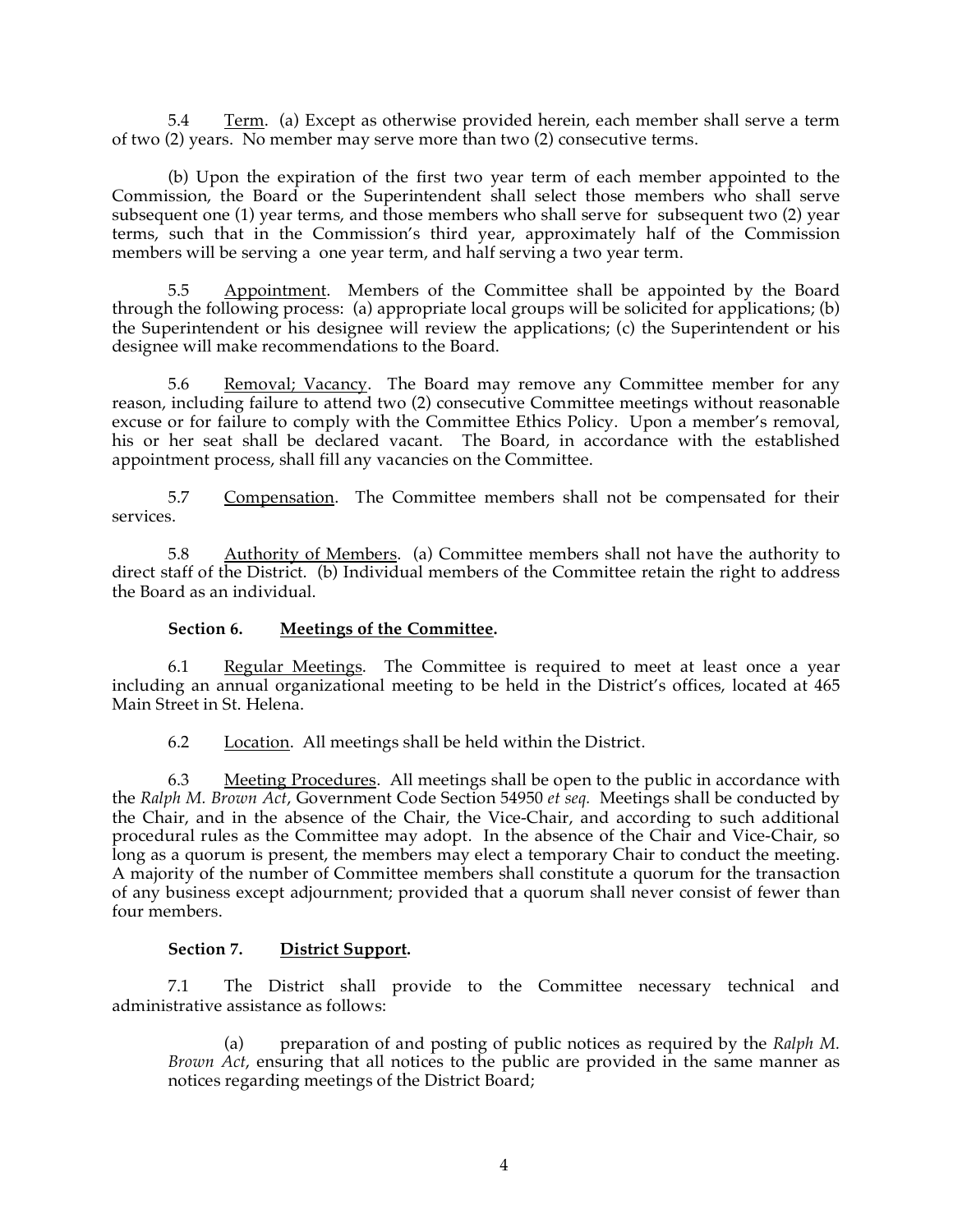(b) provision of a meeting room, including any necessary audio/visual equipment;

(c) preparation and copies of any documentary meeting materials, such as agendas and reports; and

(d) retention of all Committee records, and providing public access to such records on an Internet website maintained by the District.

7.2 District staff and/or District consultants shall attend all Committee proceedings in order to report on the status of projects and the expenditures of bond proceeds.

7.3 No bond proceeds shall be used to provide District support to the Committee.

**Section 8. Reports.** In addition to the Annual Report required in Section 3.3, the Committee may report to the Board from time to time in order to advise the Board on the activities of the Committee. Such report shall be in writing and shall summarize the proceedings and activities conducted by the Committee.

**Section 9. Officers.** The Superintendent shall appoint the initial Chair, who shall serve for a two (2) year term. Thereafter, the Committee shall elect the Chair. The Committee shall elect a Vice-Chair, who shall act as Chair only when the Chair is absent. The positions of Chair and Vice-Chair shall continue for two (2) year terms. No person shall serve as Chair for more than two (2) consecutive terms.

**Section 10. Amendment of Bylaws.** Any amendment to these Bylaws shall be approved by a majority vote of the entire Board.

**Section 11. Termination.** The Committee shall automatically terminate and disband at the earlier of the date when (a) all bond proceeds are spent, or (b) all projects funded by bond proceeds are completed.